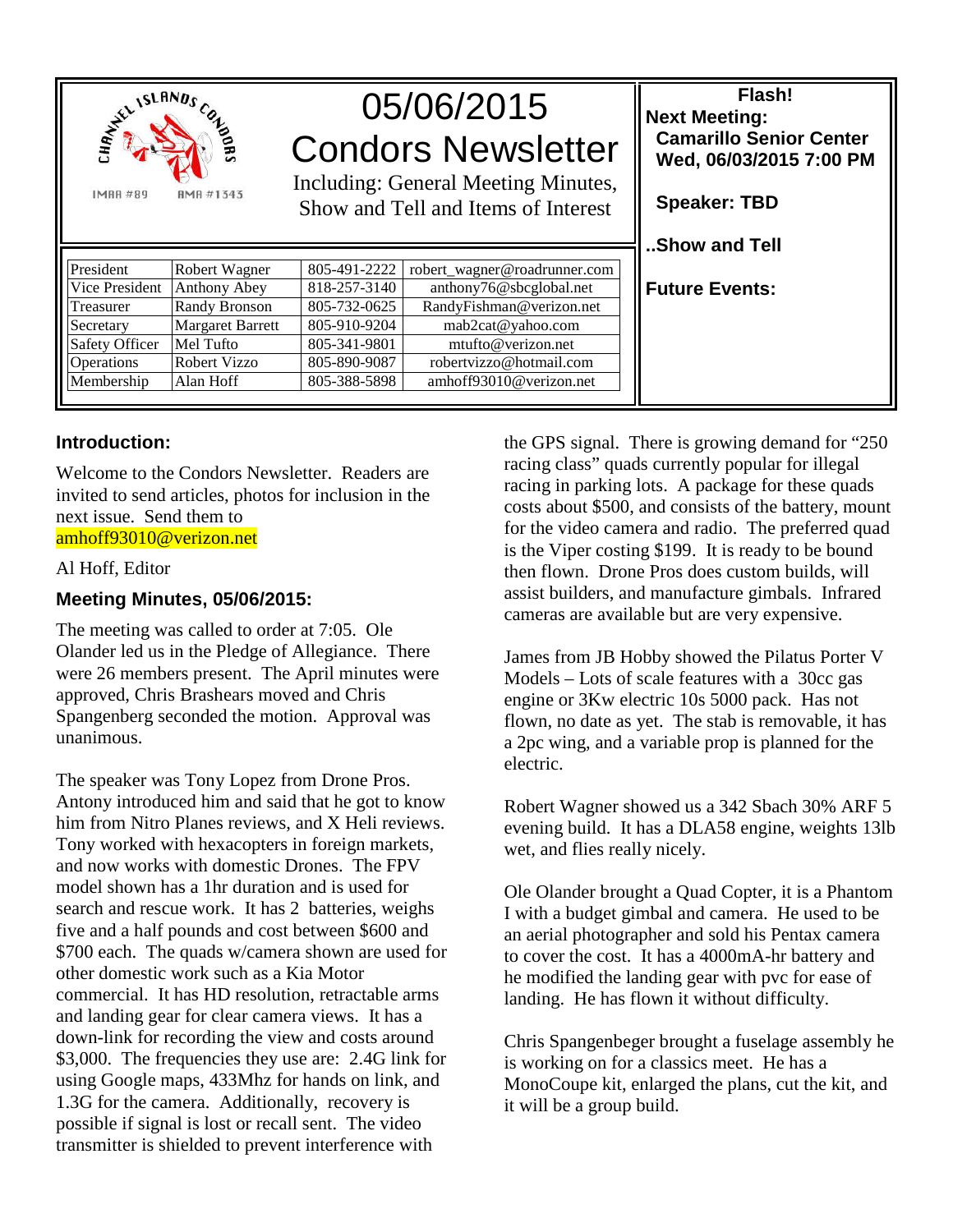Harry Sanchez showed his Global Quick Fly 40. It has an OS 46 engine and Futaba electronics. He hasn't maidened it yet. Target weight is 4.5lbs.

#### **New Business:**

It appears that we are being ejected from Camarillo Regional Park. Our options are: •Land Fill – Ventura County Municipal Water Waste controls this site •Toland Park – part of it may be suitable for a field. It is located off of Hwy 126 and has plateaus from quarry mining. There would be sound limits to residences on the NE and SW corners. It has quite a large footprint and could be a "destination" air field for IMAC, NSRCA, IMAA, etc contests. We could have a 600 ft. runway. The power lines on the west and south are remote from the runway site. The Santa Paula Airport is about 5 miles away. They have an aerobatic practice box east of Santa Clara. The limitations are: noise abatement, fire mitigation to the south, and native vegetation preservation. For now the access road is Toland Road. It is in the Santa Paula/Filmore area. Exit 126 at the "red school house". The Seebees from the base may help with grading. All other infrastructure costs will be the Condors. There were meetings regarding our occupation on Apr  $13<sup>th</sup>$  and May 6th.

CSUCI has not renewed negotiations and we still are waiting for approval to fly. Flying Circus is at the maximum allowed membership. Any options available? Landfill options: the county may assist with the negotiations well as other sites if necessary.

Randy gave the treasurer's report. Expenses are trash, PO Box, and meeting hall rent.

The meeting was adjourned at 8:48pm

## **Guest Speaker, Antonio Lopez from DroneProz.com:**



Antonio describes the DroneProz business and answers questions from the membership.

# **Show and Tell:**



Harry Sanchez shows us his latest project.



James Fraser of JB Hobbies shows his new Vinhquang Models Pilatus Porter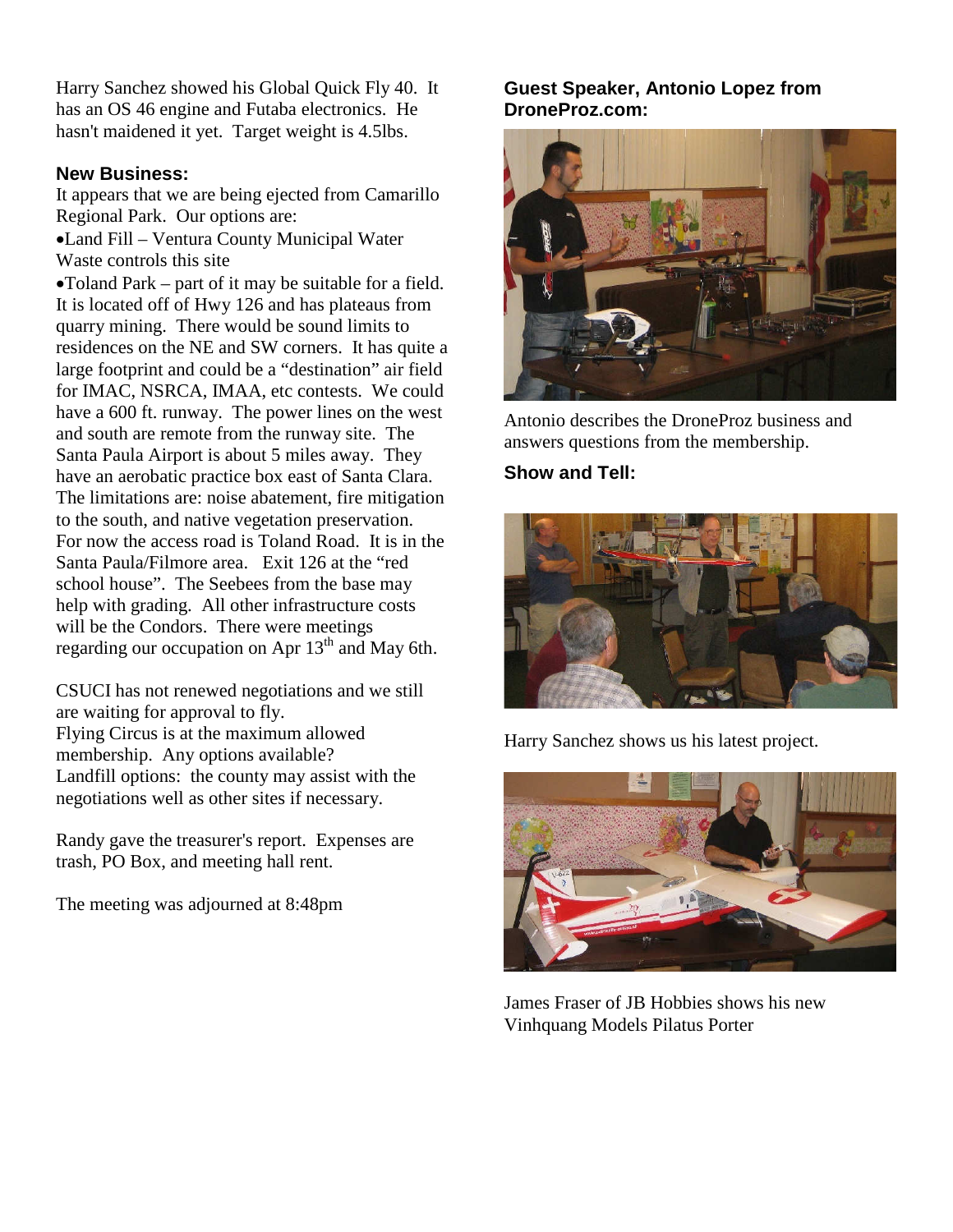

Robert Wagner shows off his Sbach 342



Bruce Olander describes his latest quad



Chris Spangenberg shows the fuselage of his "inexpensive build" aircraft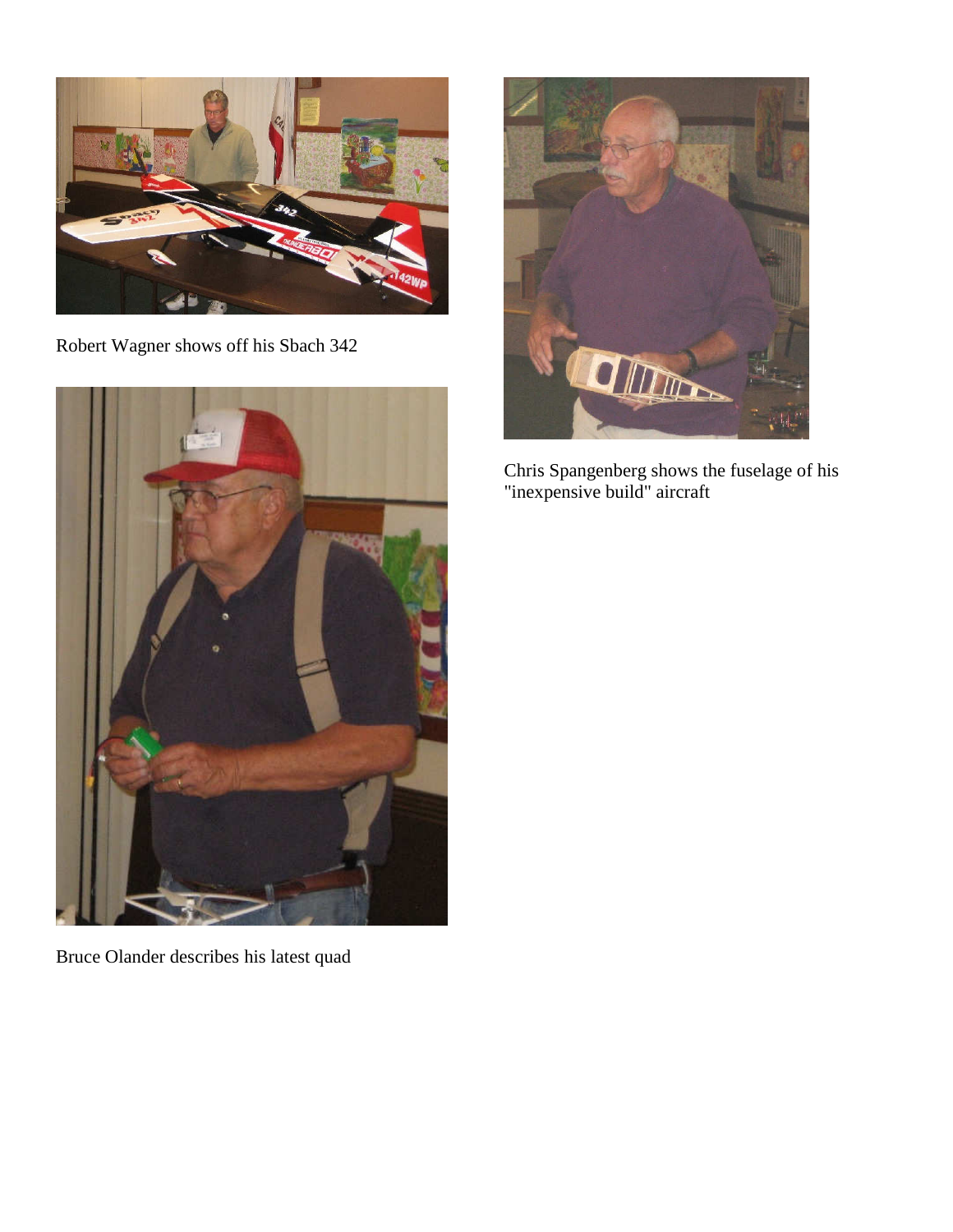## **Boy Scout Jamboree Pictures:**

Condors members Robert Wagner, Chris Brashears, William Brashears, and James Fraser from JB Hobbies were at the Boy Scout Jamboree in Moorpark on April 17th. They gave demonstrations of quadcopters and helicopters and had static displays of various aircraft. Here are some of the pictures:



1. picture



2. picture



3. picture



4. picture



5. picture



6. picture

### **If you have interesting pictures, send them to Al Hoff, amhoff93101@verizon.net We will publish them as space permits.**

The next page shows Condors at the Tierra Linda School on April 27, 2015. Present were Chris Brashears William Brashears, Chris Spangenberg and John Brant. Special thanks go to John Brant for taking the photos.